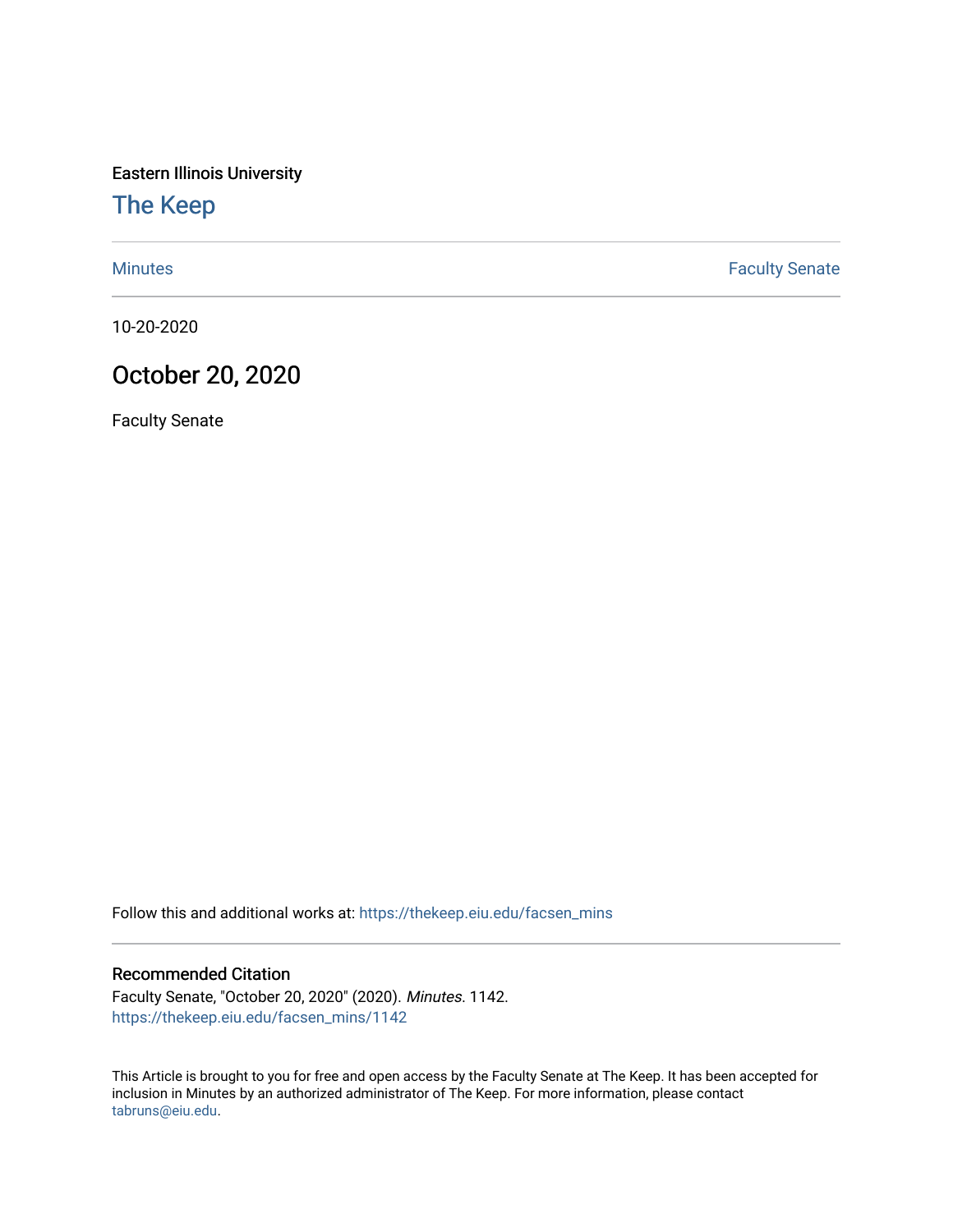

*the minutes summarize the proceeding, and do not constitute a verbatim transcript*

I. Call to Order

- Chair of Faculty Senate, Don Holly, called the meeting to order at 2:00 pm
- Senators in attendance: Stowell, Shaw, Scher, Kozlowski, Abebe, Barnard, White, Mulvey, Bruns, Hugo, Parrish, Chahyadi, Richards (Student Senate).
- Guests: J. Gatrell (Provost), A. Tumino (DEN), N. Khamisani & S. Coffey (Student Senate)

II. Approval of Minutes.

• Motion (Mulvey/Abebe) unanimously approved (Roll call vote taken)

## III. Abridged Committee Reports

- Executive
	- o No report
- Elections & Nominations
	- o No report
- Student Senate
	- o Richards: First Meeting 10/21/2020
- Student & Staff Relations
- o No report
- Faculty Forum
	- o Met 10/20/2020: Faculty Forum for Fall 2020 will address the constitution amendment (article IV, section 2) that is currently being discussed. Faculty Forum for Spring 2021 will coincide with the President's plan for a guest speaker on mental health.
- Awards
	- o Hugo: Luis Clay Mendez awardee will be announced at the first Faculty Senate meeting in November 2020.
- Budget Transparency
	- o No report

## IV. Business

- Provost's Report (Gatrell)
	- o EIU /Coles County Health Department Flu Shot /COVID-19 testing event (October 14, 2020) resulted in 765 COVID tests and several hundred Flu Shots for EIU faculty, students, and staff and community members.
	- o COVID positive case and quarantine numbers on campus have been down for two weeks in a row. These numbers do not include the previously mentioned on-campus COVID testing event.
	- o No decision has been made by administration as to whether or not Spring Break 2021 will be cancelled due to COVID-19.
	- o Applications are currently being accepted for a new Director of Student Publications and a new Director of Faculty Development and Innovation Center (FDIC) both are due November  $6<sup>th</sup>$ , 2020.